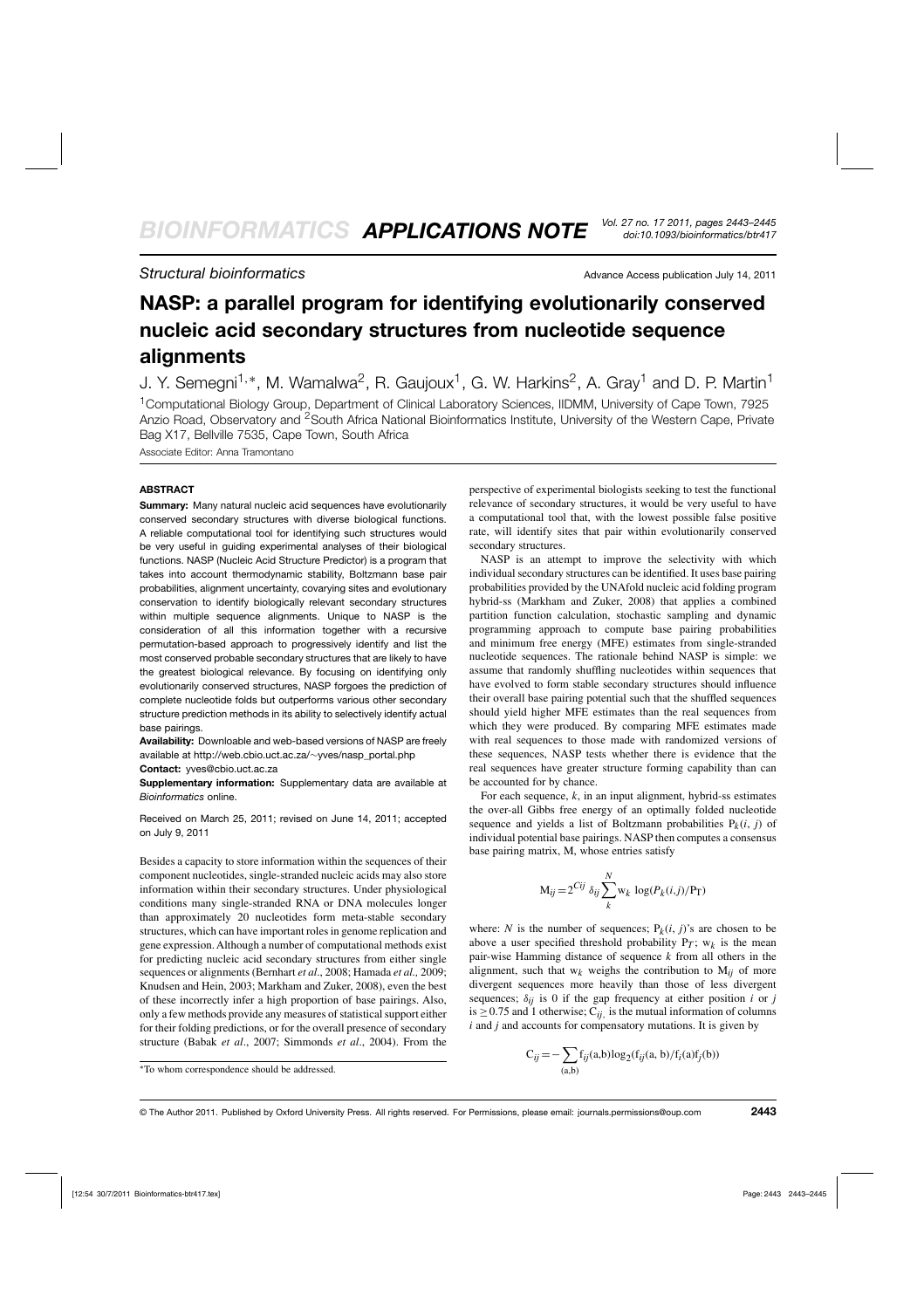| Dataset               |      | Length #seq <sup>a</sup> MPI <sup>b</sup> Pre <sup>c</sup> |   | <b>NASP</b> |                   |                |                   |        |     |                |        |  |                 |        |                |                 |        |                |             |             |     |
|-----------------------|------|------------------------------------------------------------|---|-------------|-------------------|----------------|-------------------|--------|-----|----------------|--------|--|-----------------|--------|----------------|-----------------|--------|----------------|-------------|-------------|-----|
|                       |      |                                                            |   |             |                   |                | Post <sup>d</sup> |        |     | RNAalifold     |        |  | CentroidAliFold |        |                | Pfold           |        |                | EvoFold     |             |     |
|                       |      |                                                            |   | Sel         | $MCC$ $FPe$       |                | Sel               | MCC FP |     | Sel            | MCC FP |  | Sel             | MCC FP |                | Sel             | MCC FP |                | Sel         | MCC FP      |     |
| Corona <sub>pk3</sub> | 63   | 10                                                         | H |             |                   | 0 <sub>1</sub> |                   | 0.84   |     | 0 <sub>1</sub> | 0.89   |  | 0 <sub>1</sub>  | -1     | 0              | 0.63            | 0.55   | 3              |             | $0.64$ 0.67 | 2   |
| Corona <sub>pk3</sub> | 63   | 10                                                         | H |             |                   | 0 <sub>1</sub> |                   | 0.84   |     | 0 <sub>1</sub> | 0.89   |  | 0 <sub>1</sub>  |        | $\mathbf{0}$   | 0.63            | 0.55   | 3              | $0.64$ 0.67 |             | 2   |
| Hammerhead 1          | 45   |                                                            |   | 0.71        | 0.77              |                | 5 <sub>1</sub>    | 0.70   |     | 0.83           | 0.83   |  | 3 0.83          | 0.83   | $\mathcal{F}$  | 0.82            | 0.78   | $\mathcal{R}$  | ND.         | <b>ND</b>   | ND  |
| Purine                | 102  | 4                                                          | H | 1           | 0.95              | 0 <sub>1</sub> |                   | 0.80   |     | 0 <sub>1</sub> | 0.95   |  | 0 <sub>1</sub>  | 0.95   | $\mathbf{0}$   | 1               | 0.77   | $\mathbf{0}$   |             | 0.66 0.95   |     |
| <b>HIV-1 NL4-3</b>    | 9173 |                                                            |   | 0.30        | 0.32              |                | 1556 0.46 0.29    |        | 399 | 0.31           | 0.35   |  | 1684 0.49 0.44  |        | 421            | ND <sup>t</sup> | ND.    | ND.            | ND.         | ND          | ND. |
| S2m                   | 43   | 38                                                         | M |             | $0.62 \quad 0.63$ |                | $5\quad1$         | 0.64   |     | 0 <sub>1</sub> |        |  | $0$ 0.82 0.72   |        | $\mathfrak{D}$ | 0.82            | 0.78   | $\mathfrak{D}$ | $0.25$ 0.27 |             | 12  |
| SSU rRNA              | 1542 | 11                                                         | M |             | $0.72$ 0.72       |                | 128 0.84          | 0.68   |     | 51 0.67        | 0.63   |  | 135 0.66 0.59   |        | 128            | ND.             | ND     | ND.            | ND.         | ND          | ND. |

<sup>a</sup>The number of sequences in the alignment.

<sup>b</sup>The mean pair-wise sequence identity. M stands for medium similarity (MPI between 60% and 90%) and H for high similarity (MPI between 80% and 99%).

<sup>c</sup>NASP performances before enrichment and permutation testing. The numbers in bold represent the best scores.

<sup>d</sup> NASP performance after permutation testing by mononucleotide shuffling.

eThe number of falsely predicted base-pairs.

<sup>f</sup> Data is unavailable due to restrictions on input sequence lengths and number.

where;  $f_i(a)$  is the frequency of nucleotide  $a (= A, C, G \text{ or } T)$  at alignment position  $i$ ;  $f_{ii}(a, b)$  is the frequency of finding nucleotide a at position *i* and b at position *j* in the alignment.  $C_{ij} = 0$  if columns *i* and *j* have evolved independently and is >0 otherwise. Thus during the calculation of  $M_{ij}$  the factor  $2^{Cij}$  is used to weigh co-evolving base pairs more heavily than other sites.

 $\sum M_{ij}$ . To avoid alignment gaps obscuring signals of conserved NASP aims to find a set of base pairs *i*.*j* that maximizes structural motifs within M we allow relaxation on the requirement that homologous nucleotides must fall within the same alignment column. Specifically, we consider nucleotides within different sequences to be potentially homologous if they are separated by no more than d bases within the alignment (where d is a userspecified non-negative integer, usually between 0 and 10). Whereas if  $d = 0$  only nucleotides within the same alignment column will be considered homologues, if  $d = 10$  all nucleotides falling within 10 alignment columns up- and down-stream of a nucleotide column will be considered its potential homologues. This translates into

$$
M_{ij} = \sum_{|r-i| \le d} \sum_{|s-j| \le d} M_{rs}
$$

NASP scans M through the anti-diagonal and recursively identifies groups of potentially base paired nucleotides displaying the highest degree of evolutionary conservation (i.e. contiguous non-zero entries in M that have the highest sum). At each step:

- (1) The coordinates of nucleotides within the bounds of what appear to be the largest and most evolutionarily conserved structure represented in M are added to a list of potentially paired sites (Supplementary Figure S1).
- (2) All alignment columns that are not included in this list are randomly shuffled 100 or more times with the MFEs of each sequence in each shuffled alignment being compared with those of sequences in the original alignment.
- (3) The existence of additional unaccounted for structural motifs in the sequences is inferred when the MFE estimates of all sequences in the unshuffled alignment are smaller than those

of at least 95% of the corresponding sequences in the shuffled alignments. The probability that there remain no unaccounted for paired nucleotides within the alignment fraction excluded from the potentially paired site list is estimated as the fraction of shuffled sequences with MFE estimates lower than those of their unshuffled counterparts.

(4) When the MFEs of the unshuffled sequences are less than those of 95% of their shuffled counterparts, the recursion continues from (1) with sites in the next most evolutionarily conserved structure being added to the paired site list.

The time complexity of NASP, which should be substantially reduced given that MFEs are computed in parallel, is  $O(NPL<sup>3</sup>)$  and the space complexity is  $O(L^2)$  where L is the length, N the number of sequences in the alignment and P the number of permutation tests. Currently our web version of NASP accepts datasets of, for example  $30 \times 3$  Kb sequences or  $10 \times 10$  Kb sequences and analyses these within 144 h (results from comparison of computational times are shown in Supplementary Table S1).

Given a sequence alignment containing evidence of evolutionarily conserved secondary structures as input, NASP outputs (i) the coordinates of potentially conserved stems and *P*-values indicating statistical support for additional unaccounted for secondary structures remaining in the sequences following each recursion, (ii) the consensus structure in both the Vienna bracket-dot and a concatenation file formats and (iii) the consensus base-pairing matrix, M, in both text and graphical formats.

Tests using known reference RNA structures (Table 1 for examples and Supplementary Table S1 for the complete set) indicate that the overall selectivity (the proportion of inferred base pairs that are actually in the reference structures) of NASP is considerably better than that of RNAalifold (Bernhart *et al*., 2008), Pfold (Knudsen and Hein, 2003), CentroidAliFold (Hamada *et al*., 2009) and EvoFold (Pedersen *et al.,* 2006). The cost of NASP's low false positive rate is, however, a decreased true positive rate such that its overall accuracy (measured here using the Mathews Correlation Coefficient, MCC of Gardner and Giegerich, 2004) is slightly lower